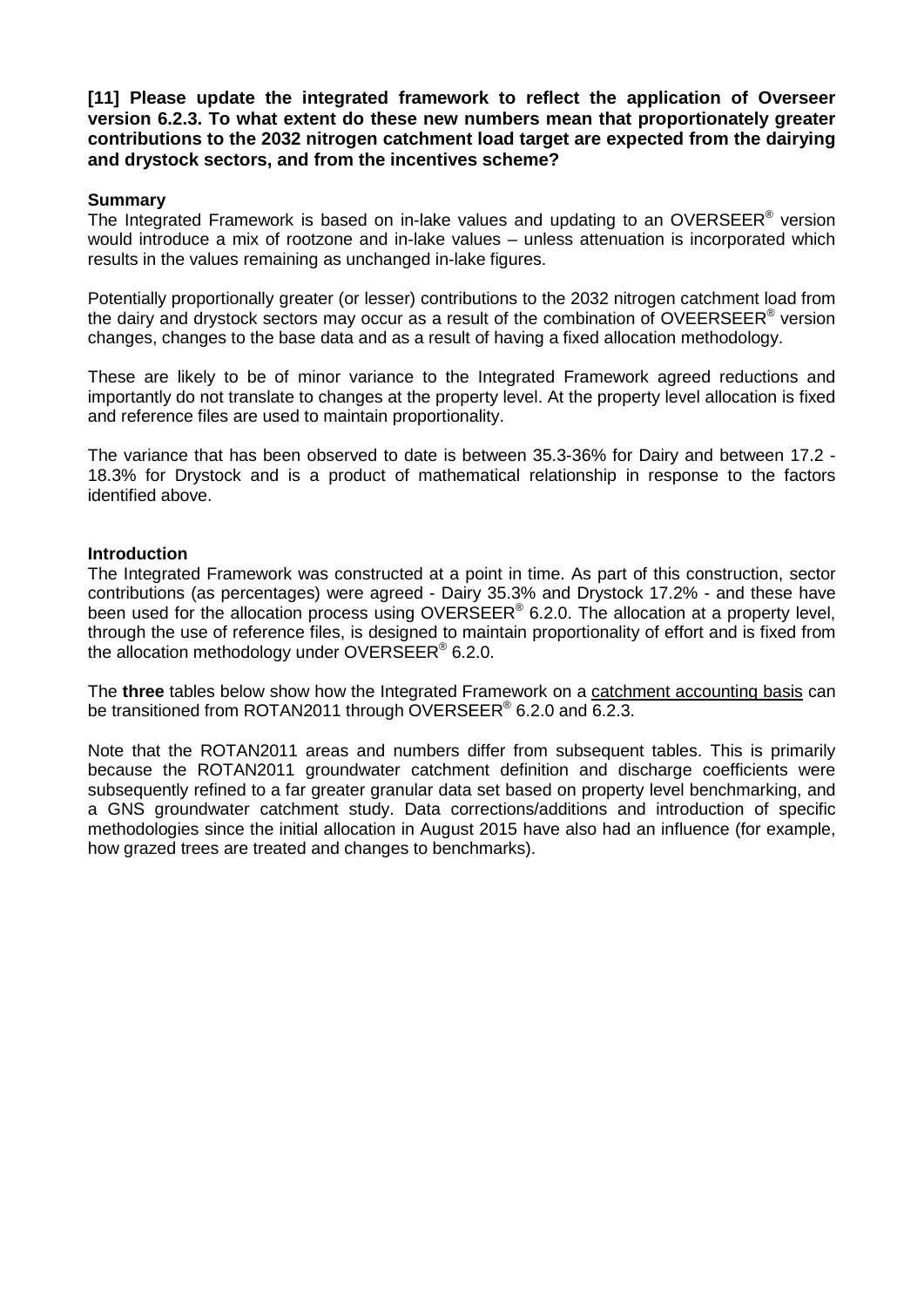| Table 1                           |                   |           |                                              |                           |                      |                                          |
|-----------------------------------|-------------------|-----------|----------------------------------------------|---------------------------|----------------------|------------------------------------------|
| <b>Rotan loads and reductions</b> |                   |           |                                              |                           |                      |                                          |
|                                   | <b>Sector</b>     | Area (ha) | <b>Average N</b><br>discharge<br>(kgN/ha/yr) | Root zone<br>load (tN/yr) | Lake load<br>(tN/yr) | <b>Actual sector</b><br><b>reduction</b> |
| Loads                             | Dairy             | 5050      | 54.1                                         | 273                       | 273                  | $-35.3%$                                 |
|                                   | <b>Drystock</b>   | 16125     | 15.7                                         | 253                       | 253                  | $-17.2%$                                 |
|                                   | Bush and scrub    |           | 3.6                                          | 75                        | 75                   |                                          |
|                                   | Forestry          | 21182     |                                              |                           |                      |                                          |
|                                   | Grazed trees      |           |                                              |                           |                      |                                          |
|                                   | House (Septic)    |           | 16                                           | 60                        | 60                   |                                          |
|                                   | Urban             | 3691      |                                              |                           |                      |                                          |
|                                   | Tikitere          | 28        | 1071                                         | 30                        | 30                   |                                          |
|                                   | <b>WWTP</b>       | 300       | 112                                          | 34                        | $34^{1}$             |                                          |
|                                   | Rain on lake      | 8337      | 3.6                                          | 30                        | 30                   |                                          |
|                                   | <b>Total Load</b> | 54713     |                                              | 755                       | 755                  |                                          |
| <b>Reductions</b>                 | Dairy             |           |                                              | $-96$                     | $-96$                |                                          |
|                                   | <b>Drystock</b>   |           |                                              | $-44$                     | $-44$                |                                          |
|                                   | <b>Incentives</b> |           |                                              | $-100$                    | $-100$               | 71.4%                                    |
|                                   | Engineering       |           |                                              | $-50$                     | -50                  |                                          |
|                                   | Gorse             |           |                                              | $-30$                     | $-30$                |                                          |

#### **Table 2**

 $\overline{1}$ 

| 6.2.0 Loads and reductions |                         |           |                                              |                           |                      |                                   |
|----------------------------|-------------------------|-----------|----------------------------------------------|---------------------------|----------------------|-----------------------------------|
|                            | <b>Sector</b>           | Area (ha) | <b>Average N</b><br>discharge<br>(kgN/ha/yr) | Root zone<br>load (tN/yr) | Lake load<br>(tN/yr) | <b>Actual sector</b><br>reduction |
| Loads                      | Dairy                   | 5001      | 100.2                                        | 501                       | 246                  | $-35.5%$                          |
|                            | <b>Drystock</b>         | 15861     | 31.8                                         | 505                       | 288                  | $-18.3%$                          |
|                            | Bush and scrub          | 9994      | 3.0                                          | 30                        | 30                   |                                   |
|                            | Forestry                | 9163      | 2.5                                          | 23                        | 23                   |                                   |
|                            | Grazed trees            | 1346      | 8.9                                          | 12                        | $\overline{7}$       |                                   |
|                            | House (Septic)          | 396       | 68.7                                         | 27                        | 27                   |                                   |
|                            | Urban                   | 3936      |                                              | 39                        | 39                   |                                   |
|                            | <b>Tikitere</b>         |           |                                              | 30                        | 30                   |                                   |
|                            | <b>WWTP</b>             |           |                                              | 34                        | 34                   |                                   |
|                            | Rain on lake            | 8091      | 3.7                                          | 30                        | 30                   |                                   |
|                            | <b>Total Load</b>       | 53789     |                                              | 1231                      | 755                  |                                   |
| <b>Reductions</b>          | Dairy                   |           |                                              | $-178$                    | $-87$                |                                   |
|                            | <b>Drystock</b>         |           |                                              | $-92$                     | $-53$                |                                   |
|                            | <b>Incentives</b>       |           |                                              | $-193$                    | $-101$               | 71.4%                             |
|                            | Engineering             |           |                                              | $-50$                     | -50                  |                                   |
|                            | Gorse                   |           |                                              | $-30$                     | $-30$                |                                   |
|                            | <b>Total Reductions</b> |           |                                              | $-543$                    | $-321$               |                                   |
| Grand                      | <b>Total</b>            | 53789     |                                              | 688                       | 433                  |                                   |

**Total Reductions**  $\begin{vmatrix} 1 & 1 & 1 \\ 1 & 1 & 1 \end{vmatrix}$  **-320** -320

**Grand Total 54713 435 435**

From the above tables the actual % sector reductions achieved from each sector vary slightly from the target reductions. This is a product of the fixed ranges and standard sector % reductions, and varying base data. The actual sector percentages achieved are greater than the target sector reductions (35.3% and 17.2%) because the allocation methodology fixes the ranges and standard

<span id="page-1-0"></span> $1$  The reduction to the consented 30 TN WWTP load is reflected in the "Engineering" reductions row of the table.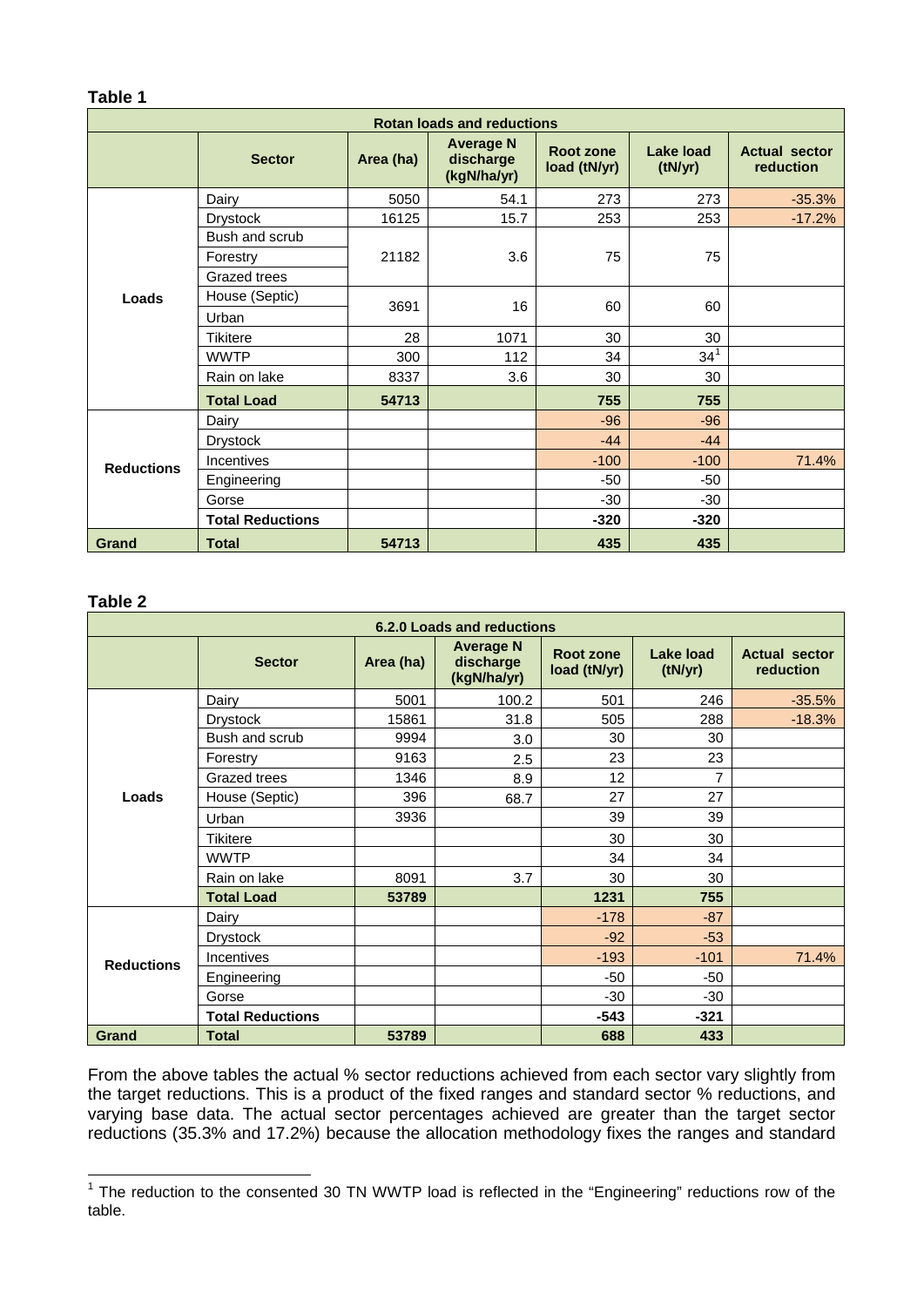sector % reductions while the base benchmarking data is being allowed to change (where people demonstrate their benchmark should be different or data is corrected).

This difference can vary positively or negatively over time (under or over achieving the target) and doesn't result in a change to individual property allocations.

Tables 3 below has been updated to OVERSEER<sup>®</sup> 6.2.3. This includes any changes in data incorporated since the OVERSEER® 6.[2](#page-2-0).0 allocation point<sup>2</sup>. Because of the changes in relative loads between the Dairy and Drystock sectors, in relation to the Integrated Framework objective of achieving the 435 TN, the sector reductions are 36% for the Dairy Sector and 18% for the Drystock sector. Maintaining the 35.3% and 17.2% sector reductions would produces a lake load of 443 TN.

| 6.2.3 Loads and reductions (based on the revised 6.2.3 allocation) |                   |              |                                              |                                     |                             |                                      |
|--------------------------------------------------------------------|-------------------|--------------|----------------------------------------------|-------------------------------------|-----------------------------|--------------------------------------|
|                                                                    | <b>Sector</b>     | Area<br>(ha) | <b>Average N</b><br>discharge<br>(kgN/ha/yr) | Root zone<br><b>load</b><br>(tN/yr) | <b>Lake load</b><br>(tN/yr) | <b>Actual</b><br>sector<br>reduction |
| Loads                                                              | Dairy             | 4990         | 95.9                                         | 478                                 | 246                         | $-36.0%$                             |
|                                                                    | <b>Drystock</b>   | 15873        | 34.7                                         | 550                                 | 288                         | $-18.0%$                             |
|                                                                    | Bush and scrub    | 9994         | 3.0                                          | 30                                  | 30                          |                                      |
|                                                                    | Forestry          | 9163         | 2.5                                          | 23                                  | 23                          |                                      |
|                                                                    | Grazed trees      | 1346         | 11.6                                         | 16                                  | 9                           |                                      |
|                                                                    | House (Septic)    | 396          | 68.7                                         | 27                                  | 27                          |                                      |
|                                                                    | Urban             | 3936         |                                              | 39                                  | 39                          |                                      |
|                                                                    | Tikitere          |              |                                              | 30                                  | 30                          |                                      |
|                                                                    | <b>WWTP</b>       |              |                                              | 34                                  | 34                          |                                      |
|                                                                    | Rain on lake      | 8091         | 3.7                                          | 30                                  | 30                          |                                      |
|                                                                    | <b>Total Load</b> | 53789        |                                              | 1258                                | 757                         |                                      |
| <b>Reductions</b>                                                  | Dairy             |              |                                              | $-172$                              | $-89$                       |                                      |
|                                                                    | <b>Drystock</b>   |              |                                              | $-99$                               | $-52$                       |                                      |
|                                                                    | Incentives        |              |                                              | $-194$                              | $-101$                      | $-71.4%$                             |
|                                                                    | Engineering       |              |                                              | $-50$                               | -50                         |                                      |
|                                                                    | Gorse             |              |                                              | $-30$                               | -30                         |                                      |
|                                                                    | <b>Total</b>      |              |                                              | $-545$                              | $-321$                      |                                      |
| <b>Grand</b>                                                       | <b>Total</b>      | 53789        |                                              | 713                                 | 436                         |                                      |

### **Table 3**

# **Discussion on proportionality**

While there are some differences as a result of the shift to more accurate accounting and through OVERSEER® versions the outcomes are very similar. The changes shown above are likely to continue to be seen in the dataset however, as noted above, this does not result in a change to individual property allocations. This is because allocation is fixed.

Proportionality can also vary between sectors (see Mr MacCormicks EIC para 66) – and in relation to other elements within the table. For example "rain on lake" will not vary but will be a greater or lesser part of the total as OVERSEER® version produce different values.

This is part of the reason why allocation was undertaken at a point in time on an agreed basis. It is not feasible to constantly re-allocate property rights on a moving target basis. For example, if the Integrated Framework/OVERSEER<sup>®</sup> 6.2.3 was to be used for allocation there is the potential for there to be varying degrees of change at the individual property level<sup>[3](#page-2-1)</sup>.

 $\overline{a}$ 

<span id="page-2-0"></span> $2^{2}$  See paragraph 61 in Mr MacCormick's EIC.

<span id="page-2-1"></span><sup>&</sup>lt;sup>3</sup> See figure 11 in Mr MacCormick's EIC.